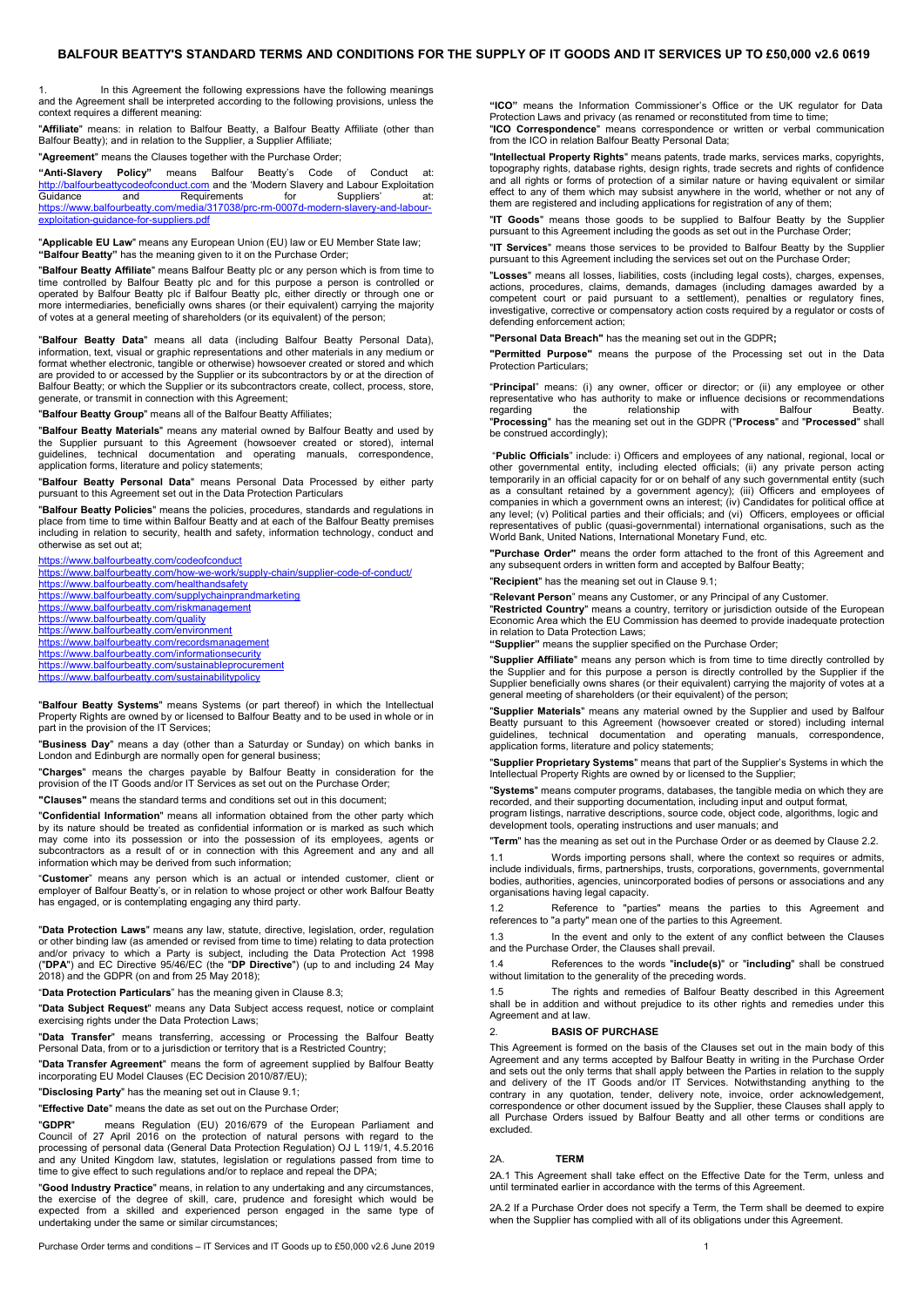### <span id="page-1-0"></span>3. **THE IT GOODS AND IT SERVICES**

<span id="page-1-3"></span>3.1 The Supplier shall provide the IT Goods or IT Services to, and shall perform its other obligations under this Agreement for the benefit of, the Balfour Beatty Group, and Balfour Beatty shall be entitled to enforce any rights under this Agreement on behalf of and for the benefit of the Balfour Beatty Group.

In performing its obligations (including the provision of the IT Goods and/or IT Services) under this Agreement, the Supplier shall notify Balfour Beatty as soon as it is aware of any potential or actual delays or obstacles to the performance of any of the Supplier's obligations.

3.3 Balfour Beatty shall not be in breach of this Agreement, nor shall it be liable to the Supplier, for failure to perform its obligations under this Agreement if, and to the extent that, such failure directly or indirectly results from the Supplier failing to perform any of its obligations under this Agreement or is caused by any negligent, tortious or unlawful act or omission of the Supplier, its agents or subcontractors.

3.4 The Supplier shall, without further charge to Balfour Beatty, install the IT Goods at the location where Balfour Beatty intends to use them. When installation is complete, the Supplier shall carry out its standard tests to show that the IT Goods have been properly installed and perform as specified. If the IT Goods do not (on any attempt) pass those tests, the Supplier will promptly and at its own expense carry out all necessary remedial work and re-submit the IT Goods to the aforesaid tests. Such tests shall be completed within 5 Business Days.

3.5 Balfour Beatty reserves the right to reject incomplete deliveries and to return excess quantities at the Supplier's expense.

3.6 Balfour Beatty shall not be deemed to have accepted the IT Goods until 20 Business Days following installation in accordance with this Claus[e 3.](#page-1-0)

3.7 The IT Goods shall be at risk of the Supplier until delivery to Balfour Beatty at the place of delivery specified in the Purchase Order, or as otherwise specified by Balfour Beatty.

3.8 Ownership of the IT Goods shall pass to Balfour Beatty on completion of delivery (including off-loading) in accordance with the Purchase Order, except that if the IT Goods are paid for before delivery ownership shall pass to Balfour Beatty once payment has been made.

# <span id="page-1-1"></span>4. **CHARGES AND PAYMENT**

4.1 Balfour Beatty shall pay the Charges relating to the IT Goods and IT Services in accordance with this Clause [4](#page-1-1) and the Purchase Order.

4.2 Unless otherwise stated in the Purchase Order and/or agreed in writing between the Parties, payment of invoices shall be made within the period of 60 days from receipt of a valid invoice for the IT Goods or IT Services provided in accordance with the Purchase Order.

4.3 The Supplier shall register on the Balfour Beatty's e-invoicing system at: www.causeway.com/balfour-beatty-tradex-registration and the Supplier shall at no additional cost to Balfour Beatty submit all invoices electronically via Balfour Beatty's nominated e-invoicing platform and complete all reasonably required technical and functional tests required from the Supplier by Balfour Beatty's nominated e-invoicing platform provider to enable successful transmission of invoices and pay any associated fees for submitting invoices via the e-invoicing platform and submit all invoices via such e-invoicing platform.

4.4 The Supplier acknowledges that where the Supplier fails to submit invoices in accordance with Clause 4.3 and/or the Balfour Beatty's e-invoicing platform, any invoices submitted by other means shall not be valid and Balfour Beatty reserves the right to reject such invoices and to require the Supplier to re-submit invoices in accordance with Clause 4.3 in such circumstances.

4.5 Balfour Beatty reserves the right to set off any amount at any time owing to it by the Supplier against any amount payable by it to the Supplier under the Agreement and/or any other agreement between the Parties.

4.6 Except where otherwise stated, the Charges are exclusive of value added tax.

4.7 If Balfour Beatty fails to make payment of any undisputed sums validly due in accordance with this Clause 4, then the Suppllier shall be entitled to charge simple interest on the overdue amount at a rate of 2% above the base rate of the Bank of England from time to time in force from the date on which such amount fell due until payment.

#### 5. **SECURITY REQUIREMENTS AND COMPLIANCE WITH LAW AND REGULATION**

5.1 The Supplier shall procure that it has appropriate security measures in place to ensure that there can be no unauthorised access to Balfour Beatty's Data, Systems or premises.

5.2 The Supplier shall comply with the Balfour Beatty Policies.

5.3 The Supplier shall comply with all applicable laws and regulations in performing its respective obligations under this Agreement, and the Supplier shall ensure that at all times the IT Goods and/or IT Services comply with all applicable laws and regulations.

5.4 Any alleged or suspected violation of the Balfour Beatty Policies by the Supplier or its personnel in the performance of this Agreement shall be promptly reported to Balfour Beatty. The Supplier shall permit Balfour Beatty and/or the Balfour Beatty Affiliates to conduct an investigation into the matter, co-operate with any such investigation and take whatever corrective action Balfour Beatty deems to be appropriate with respect to any such violation.

5.5 The Supplier represents, warrants and undertakes to Balfour Beatty that:

Purchase Order terms and conditions – IT Services and IT Goods up to £50,000 v2.6 June 2019 2 5.5.1 in carrying out its responsibilities under this Agreement, it shall at all times comply with all applicable local and international laws. In particular, neither it nor any of its officers, employees, directors or agents shall, directly or indirectly offer, promise, pay or give, or authorise any offer, promise, payment or gift of, money or anything else of value to any person, including any Public Official or other Relevant Person, either as an improper inducement to make, or as an improper reward for making, any decision

favourable to the interests of Balfour Beatty or the Supplier;

5.5.2 none of its Principals is a Public Official or Relevant Person;

5.5.3 neither it nor any of its Principals has any connection with a Public Official or Relevant Person that has not been disclosed to Balfour Beatty; and

5.5.4 the information provided to Balfour Beatty in response to Balfour Beatty's third party questionnaire, if applicable, is complete, accurate and not misleading.

5.6 Notwithstanding any other provision of this Agreement, if Balfour Beatty becomes aware of what it determines in good faith to be a breach of the above representations and warranties, Balfour Beatty is entitled to terminate this Agreement, and any other agreement between the parties, with immediate effect. In the event of such termination, Balfour Beatty shall have no liability to the Supplier under this Agreement for any fees, reimbursements or other compensation or for any other loss, cost, claim or damage resulting, directly or indirectly, from such termination.

### <span id="page-1-4"></span>6. **INTELLECTUAL PROPERTY**

6.1 All Intellectual Property Rights belonging to Balfour Beatty prior to the Effective Date will remain vested in Balfour Beatty.

6.2 All Intellectual Property Rights in any reproductions, enhancements, replacements, amendments and/or modifications to all or any part of the Balfour Beatty Systems and Balfour Beatty Materials will vest in Balfour Beatty on their creation.

6.3 All Intellectual Property Rights belonging to the Supplier prior to the Effective Date will remain vested in the Supplier.

6.4 The Supplier hereby grants to Balfour Beatty a non-exclusive, non-transferable, royalty-free licence to use and reproduce the Supplier Proprietary Systems and the Supplier Materials in order to receive the IT Services.

6.5 The Supplier warrants and represents that there are no rights in addition to those granted under this Agreement that are required for Balfour Beatty to have quiet enjoyment of the IT Goods.

6.6 The Supplier shall procure for Balfour Beatty a non-exclusive, nontransferable, royalty-free licence to use, reproduce, enhance, replace, amend or modify any Intellectual Property Rights which are created by any subcontractor of the Supplier in the performance of its obligations under the respective sub-contract.

6.7 All Intellectual Property Rights arising as a result of or as part of the provision of the IT Services (including any Intellectual Property Rights embodied in the deliverables delivered as part of the Services) will vest in Balfour Beatty upon their creation. The Supplier hereby assigns to Balfour Beatty all existing and future Intellectual Property Rights in the deliverables and all materials embodying such rights to the fullest extent permitted by law.

# <span id="page-1-2"></span>7. **INDEMNITIES**

7.1 The Supplier will indemnify and keep fully and effectively indemnified Balfour Beatty on demand from and against any and all claims made against Balfour Beatty as a result of or in connection with:

7.1.1 a claim alleging that the use of the IT Goods or IT Services permitted under this Agreement infringes the Intellectual Property Rights of a third party; or

7.1.2 defective workmanship, quality or materials in or in relation to the IT Goods; or

7.1.3 any liability, loss, damage, injury, cost or expense to the extent caused<br>by, relating to or arising from the IT Goods or IT Services or as a consequence of a<br>direct or indirect breach, negligent performance or failu Agreement by the Supplier,

and such indemnities will include all losses of any nature incurred by Balfour Beatty directly or indirectly to the extent arising as a consequence of or in connection with such claim. The indemnities in this clause shall remain in full force and effect notwithstanding the termination or expiry of this Agreement.

## <span id="page-1-5"></span>8. **DATA SECURITY AND DATA PROTECTION**

8.1 The Supplier shall ensure that any system on which the Supplier holds Balfour Beatty Data, is secure and ensures complete data integrity in accordance with Good Industry Practice.

8.2 The terms "Controller", "Data Subject", "Personal Data" and "Processor" in this Clause 8 shall have the meanings set out in the GDPR.

8.3 Balfour Beatty shall be Controller of Personal Data Processed by the<br>Supplier and the Supplier shall be Processor where Processing the Personal Data in<br>accordance with the Data Protection Particulars. The Supplier shal Balfour Beatty the subject matter, duration, nature and purpose of the Processing, the type of Personal Data and categories of Data Subjects in relation to the Processing ("Data Protection Particulars") prior to commencement of any IT Goods and IT Services.

8.4 Where acting as a Processor for the Permitted Purpose, the Supplier shall:

8.4.1 Process Balfour Beatty Personal Data for the purposes of performing its obligations, strictly in accordance with this Agreement and Balfour Beatty's instructions and comply with the obligations of a Processor under the Data Protection Laws;

8.4.2 unless prohibited by law, notify Balfour Beatty immediately and within twenty-four (24) hours if it considers (acting reasonably) that it is required by Applicable EU Law to act other than in accordance with Balfour Beatty instructions;

8.4.3 deal promptly and properly with all enquiries relating to Processing of Balfour Beatty Personal Data;

8.4.4 not make nor permit a third party to make a Data Transfer unless it has: (i) obtained Balfour Beatty's prior written consent; (ii) provided, in advance, a risk assessment to Balfour Beatty of the Personal Data to be transferred and the Restricted Country or Countries to which Personal Data will be transferred; and (iii) put in place measures to ensure compliance with Data Protection Laws including safeguards for such Personal Data and entering into a Data Transfer Agreement with Balfour Beatty, Balfour Beatty Affiliate and/or the Supplier's sub-processors;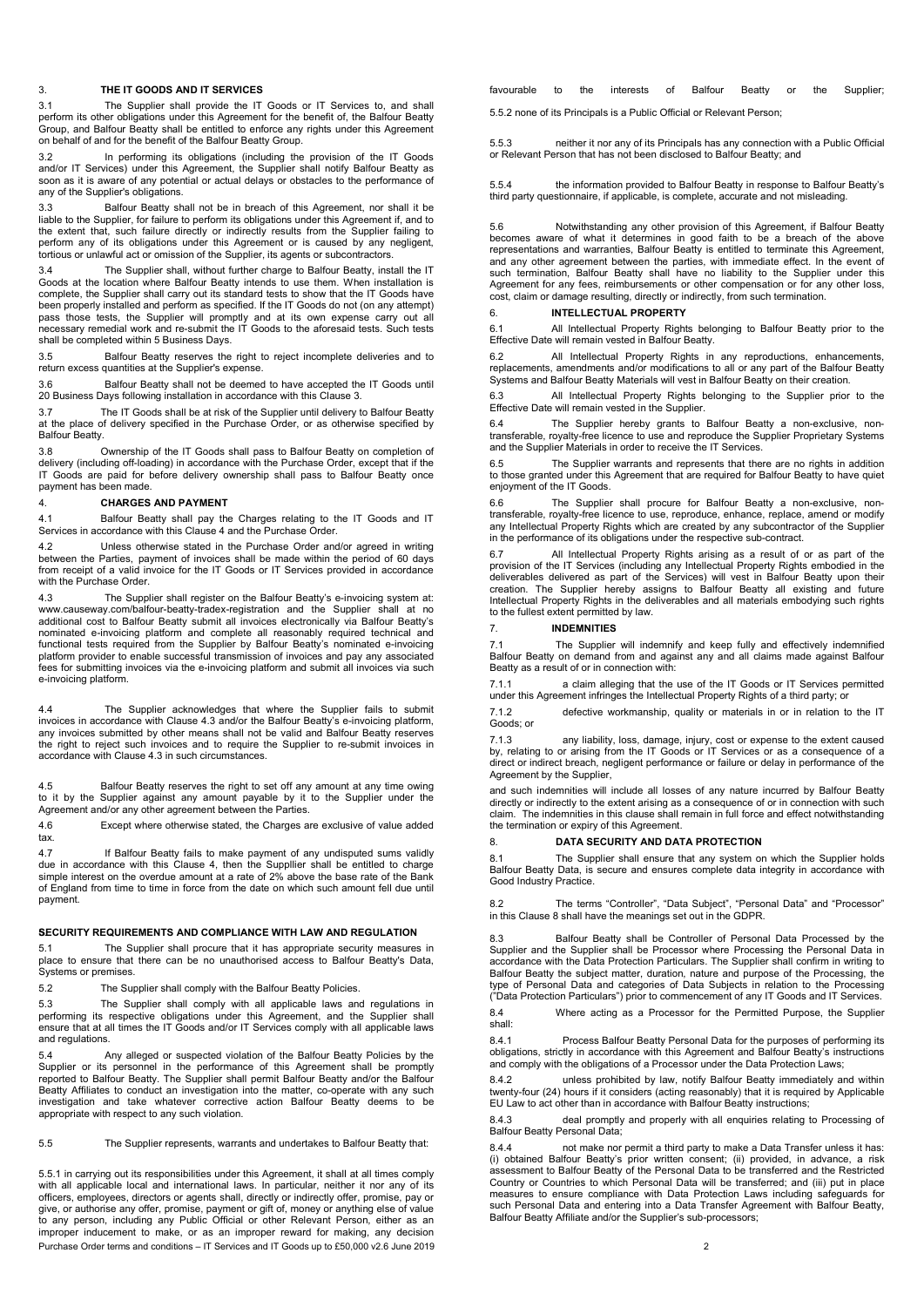8.4.5 notify Balfour Beatty promptly and within forty-eight (48) hours of receipt of any Data Subject Request or ICO Correspondence and shall: (i) not disclose Balfour Beatty Personal Data in response to any Data Subject Request or ICO Correspondence without Balfour Beatty's prior written consent; (ii) provide Balfour Beatty with all reasonable co-operation and assistance required;

8.4.6 notify Balfour Beatty promptly and within twenty-four (24) hours of becoming aware of any actual, suspected or 'near miss' Personal Data Breach, and: (i) inform Balfour Beatty with the known facts; (ii) implement any measures necessary to restore security of Balfour Beatty Personal Data; and (iii) subject to Clause 8.4.7, assist Balfour Beatty in any notifications Balfour Beatty is required to make to the ICO and affected Data Subjects;

8.4.7 not disclose Balfour Beatty Personal Data to any third parties (including subcontractors) in any circumstances without Balfour Beatty's prior written consent; and

8.4.8 use all reasonable endeavours to assist Balfour Beatty to comply with the obligations imposed on Balfour Beatty by the Data Protection Laws.

8.5 Save as required by Applicable EU Law, upon termination or expiry of this Agreement and/or the date on which the Balfour Beatty Personal Data is no longer relevant to, or necessary for, the Permitted Purpose, the Supplier shall cease Processing all Balfour Beatty Personal Data and (as directed in writing by Balfour Beatty) return or permanently and securely destroy all Balfour Beatty Personal Data and all copies in its possession or control.

8.6 The Supplier shall only disclose Balfour Beatty Personal Data to personnel or sub-processors, vetted by the Supplier for reliability and integrity and required to access such Balfour Beatty Personal Data to assist the Supplier in meeting its obligations under this Agreement and whom the Supplier has ensured that it has<br>contractually-binding confidentiality undertakings with and, in the case of sub-<br>processors, a contract with obligations equivalent to thos Clause 8.

8.7 Within thirty (30) calendar days of request, the Supplier will allow Balfour Beatty, its representatives and auditors to audit the Supplier's data processing facilities, procedures and records to ascertain compliance with this Clause 8 and shall provide reasonable information, assistance and co-operation to Balfour Beatty in relation to such audit.

8.8 The Supplier shall indemnify Balfour Beatty on demand and shall keep Balfour Beatty indemnified from and against all Losses arising out of or in connection with any breach by the Supplier of its obligations under this Clause 8.

# <span id="page-2-1"></span>9. **CONFIDENTIALITY**

<span id="page-2-0"></span>9.1 All Confidential Information given by one party (the "**Disclosing Party**") to the other party (the "**Recipient**") or otherwise obtained, developed or created by the Recipient relating to the Disclosing Party will be treated by the Recipient, as confidential and will not, other than as necessary for the performance of this Agreement be used or disclosed without the prior written consent of the Disclosing Party.

9.2 The contents of this Agreement shall be treated by the parties as Confidential Information.

9.3 The provisions of this Clause [9](#page-2-1) and the Supplier's rights to protect its Confidential Information will not limit or restrict Balfour Beatty's right to use and permit the use of any information contained in any operational or procedural documentation relating to the IT Goods or IT Services both before and after termination of this Agreement.

#### <span id="page-2-6"></span>10. **REPRESENTATIONS AND WARRANTIES**

10.1 Each party warrants and represents that, as at the date of this Agreement:

10.1.1 it has full capacity and authority to enter into and perform this<br>Agreement and that this Agreement is executed by a duly authorised representative of that party;

10.1.2 there are no actions, suits or proceedings or regulatory investigations pending or, to that party's knowledge, threatened against or affecting that party before any court or administrative body or arbitration tribunal that might affect the ability of that party to meet and carry out its obligations under this Agreement; and

10.1.3 once duly executed this Agreement will constitute its legal, valid and binding obligations.

10.2 The Supplier warrants, undertakes and represents on an ongoing basis that:

10.2.1 its obligations under this Agreement will be performed promptly and diligently and with due skill and care, and in accordance with Good Industry Practice;

10.2.2 the Supplier Proprietary Systems and Supplier Materials are owned by or validly licensed to the Supplier and that the Supplier is entitled to grant all of the rights in respect of Intellectual Property Rights granted hereunder;

10.2.3 the IT Goods will be of satisfactory quality and fit for any intended uses expressly or impliedly made known to the Supplier, and will be free from all defects in materials, workmanship and installation and are not subject to any liens or any other encumbrances;

10.2.4 it will not, by any act or omission, breach any licence granted by Balfour Beatty to the Supplier or cause Balfour Beatty to be in breach of any licence or other agreement with any third party;

10.2.5 the performance of its obligations under this Agreement will not infringe any Intellectual Property Rights of any third party;

10.2.6 in performing its obligations under this Agreement, all software other than Balfour Beatty Systems used by or on behalf of the Supplier will be currently supported versions be defect and error free and perform in accordance with its specification; and

10.2.7 all information provided by or at the direction of the Supplier to Balfour Beatty is true, accurate and complete.

### <span id="page-2-2"></span>11. **REMEDIES**

11.1 If any IT Goods and/or IT Services are not supplied in accordance with, or the Supplier fails to comply with, any terms of the Agreement, Balfour Beatty may exercise any one or more of the following rights or remedies, whether or not any part of the IT Goods and/or IT Services have been accepted by the Customer:

11.1.1 rescind the Agreement; or

Purchase Order terms and conditions – IT Services and IT Goods up to £50,000 v2.6 June 2019 3

11.1.2 reject the IT Goods and/or IT Services (in whole or in part) and return them to the Supplier at the risk and cost of the Supplier on the basis that a full refund for the IT Goods and/or IT Services so returned shall be paid immediately by the Supplier; or

11.1.3 require the Supplier, at the Supplier's expense, either (at Balfour Beatty's option) to remedy any defect in the IT Goods or IT Services and carry out such other work as is necessary to ensure that the IT Goods are in all respects in accordance with the Purchase Order or to supply replacement goods or services; or

11.1.4 in any case, to claim such damages as it may have sustained in connection with the Supplier's breach of the Agreement not otherwise covered by this Claus[e 11.](#page-2-2)

# 12A. **INDEMNITIES**

Subject to Clause 12, the Supplier shall indemnify and keep fully and effectively indemnified Balfour Beatty and the relevant Balfour Beatty Affiliate against all Losses incurred by Balfour Beatty or the relevant Balfour Beatty Affiliate directly or indirectly to the extent arising as a result of or in connection with defective workmanship, quality or materials in or in relation to the IT Goods, or any breach or negligent performance or omission of this Agreement by the Supplier or the Supplier's personnel.

#### <span id="page-2-7"></span>12. **LIMITATIONS OF LIABILITY**

<span id="page-2-3"></span>12.1 Neither party limits its liability:

<span id="page-2-5"></span>12.1.1 for fraud or fraudulent misrepresentation;

12.1.2 where there has been unauthorised access to Balfour Beatty Systems;

12.1.3 for death or personal injury caused by its negligence or that of its employees, agents or subcontractors (as applicable);

12.1.4 under Clause [7](#page-1-2) or Clause 8;

12.1.5 deliberate repudiatory breach or wilful default; and

12.1.6 for any regulatory fines or penalty, or damages, expenses or other losses arising from a breach by a party of any law, statute, or regulation.

12.2 Subject to Clause [12.1,](#page-2-3) the total aggregate liability of Balfour Beatty and its Affiliates under or in relation to this Agreement for all claims and Losses whether arising under tort (including negligence) breach of contract, or otherwise shall not exceed the total charges paid or payable by Balfour Beatty to the Supplier for IT Goods or IT Services under this Agreement.

12.3 Subject to Clauses [12.1,](#page-2-3) neither party (or its Affiliates) shall be liable to the other party (or its Affiliates) for any loss of profit, any loss of business, any loss of opportunity, any loss of revenue or any indirect or consequential loss or damage, in each case whether arising under tort (including negligence), breach of contract or otherwise.

### <span id="page-2-8"></span>13. **INSURANCE**

13.1 The Supplier shall, throughout the term of the Agreement and for a period of 2 years after the end of the Agreement, maintain in place insurance arrangements covering its assets, risks and liabilities that are, in the reasonable opinion of Balfour Beatty:

13.1.1 appropriate in their amount of cover, scope and conditions to the nature and scale of the Supplier's activities and the commitments it has undertaken; and

13.1.2 in the protection they offer the insured, comparable to, or more beneficial than, the insurance arrangements maintained by competitors offering similar services to customers of a comparable nature and size,

and shall provide from time to time provide such evidence of those insurance arrangements as the relevant Balfour Beatty Affiliate shall reasonably require.

# 14. **TERMINATION**

<span id="page-2-4"></span>14.1 Each of Balfour Beatty and the Supplier shall be entitled to terminate this Agreement immediately by written notice to the other party if that other party:

14.1.1 is unable to pay its debts or becomes insolvent;

14.1.2 is the subject of an order made or a resolution passed for the administration, winding-up or dissolution (otherwise than for the purpose of a solvent amalgamation or reconstruction);

14.1.3 has an administrative or other receiver, manager, trustee, liquidator, administrator, or similar officer appointed over all or any substantial part of its assets; or

14.1.4 enters into or proposes any composition or arrangement with its creditors generally.

14.2 The Supplier may terminate this Agreement only:

14.2.1 in accordance with Clause [14.1;](#page-2-4) or

14.2.2 by written notice to Balfour Beatty if Balfour Beatty is in material breach of this Agreement and either such breach is not capable of remedy or, if the breach is capable of remedy, Balfour Beatty has failed to remedy the breach within 20 Business Days of receiving written notice requiring it to do so, provided that Balfour Beatty shall not be in material breach of this Agreement for a failure to pay or procure the payment of any Charges that are disputed.

14.3 Balfour Beatty may terminate this Agreement immediately by written notice to the Supplier:

14.3.1 if the Supplier is in material breach of this Agreement (which shall include a single event or a series of persistent minor events which together have a material adverse impact on the IT Services or the rights and benefits of Balfour Beatty under this Agreement) and either such breach is not capable of remedy or, if the breach is capable of remedy, the Supplier has failed to remedy the breach within 20 Business Days of receiving written notice requiring it to do so; and

14.3.2 by giving written notice to the Supplier at any time before delivery of IT Goods, in which case Balfour Beatty shall pay the Supplier the price for the cancelled IT Goods, less any cost savings accruing to the Supplier by reason of the cancellation; and

14.3.3 if there is a breach of the Balfour Beatty Policies; and

14.3.4 for convenience, at any time by giving the Supplier not less than 20 Business Days' notice.